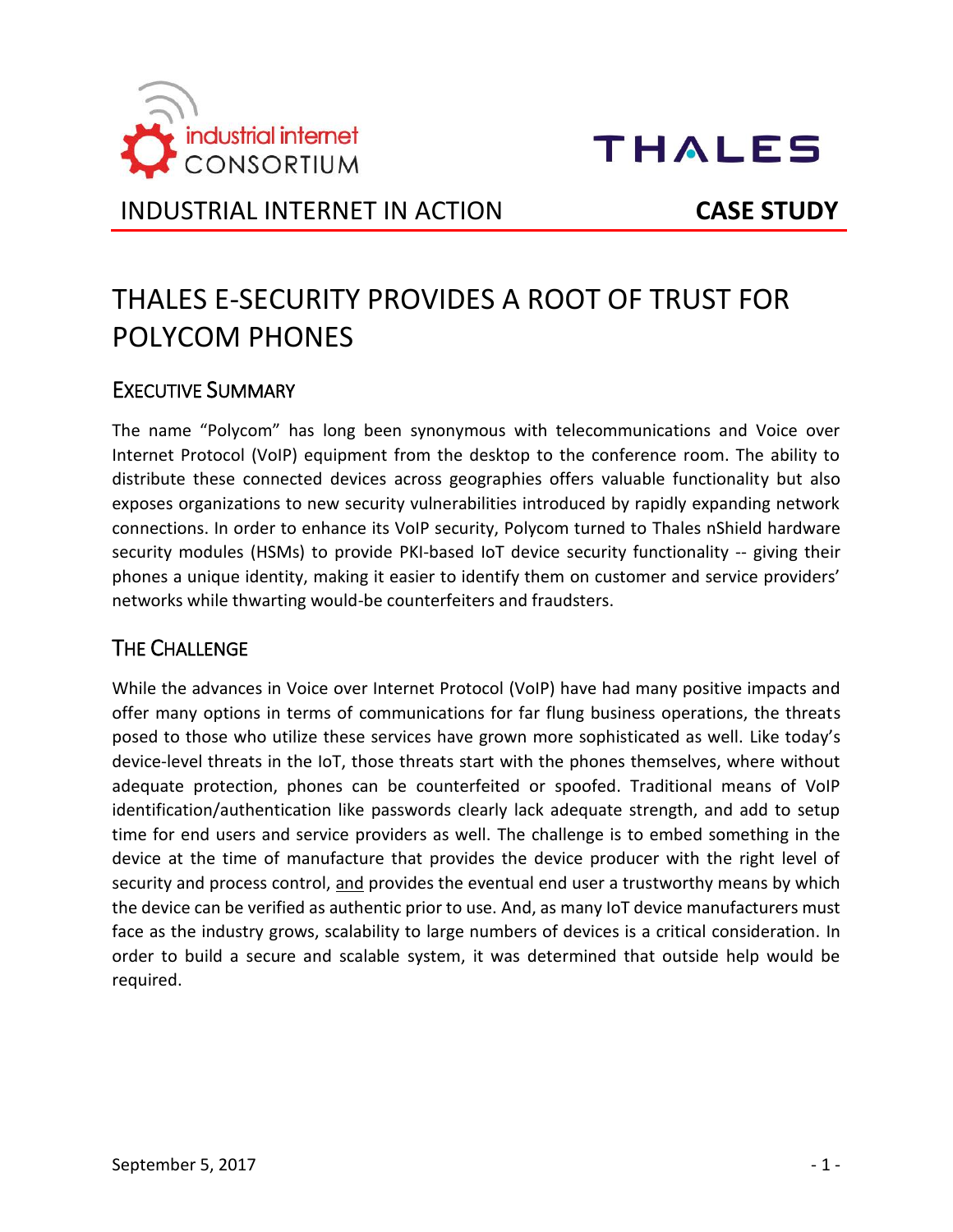# THE SOLUTION

Polycom explored several options to improve the security of its VoIP devices, soliciting advice from a number of companies with expertise in the field. Their goal was to find security technology



that was already proven to be effective, rather than developing an entirely new system. It was also desired that the company providing the new security system have knowledge about the secure generation of cryptographic keys and creation of a supporting public key infrastructure (PKI) to create and distribute digital certificates as part of the device manufacturing process as a whole.

Polycom eventually decided that

they would employ Thales e-Security due to their previous experience with design and implementation of digital certificate systems. As a result, the newly manufactured VoIP devices have distinct advantages over their predecessors. The unique key and associated digital certificate for each device is created within the certified secure confines of a Thales hardware security module (HSM), and protected with encryption until they are placed into the new device. An authorized number of keys and certificates are created in an encrypted "package" at the Polycom North America data center, and transmitted overseas to one of Polycom's manufacturing facilities. This embedded root of trust provides a customer who eventually purchases the devices with assurance that they are authentic when they bring the device online, thereafter providing secure VoIP services. This type of protection against counterfeiting is a critical security service as new types of devices proliferate in the IoT.

#### **RESULTS**

Polycom and its customers benefit from the integration of unique digital identities into its new VoIP devices, protected by the use of HSMs during the creation and signing of the unique digital identity. Customers are assured that that their devices are highly secure and can be connected with greatly reduced risk of fraud or counterfeit. Polycom has a secured manufacturing process which has scaled across multiple manufacturing facilities, and helps them drive sales of devices to security-conscious customers.